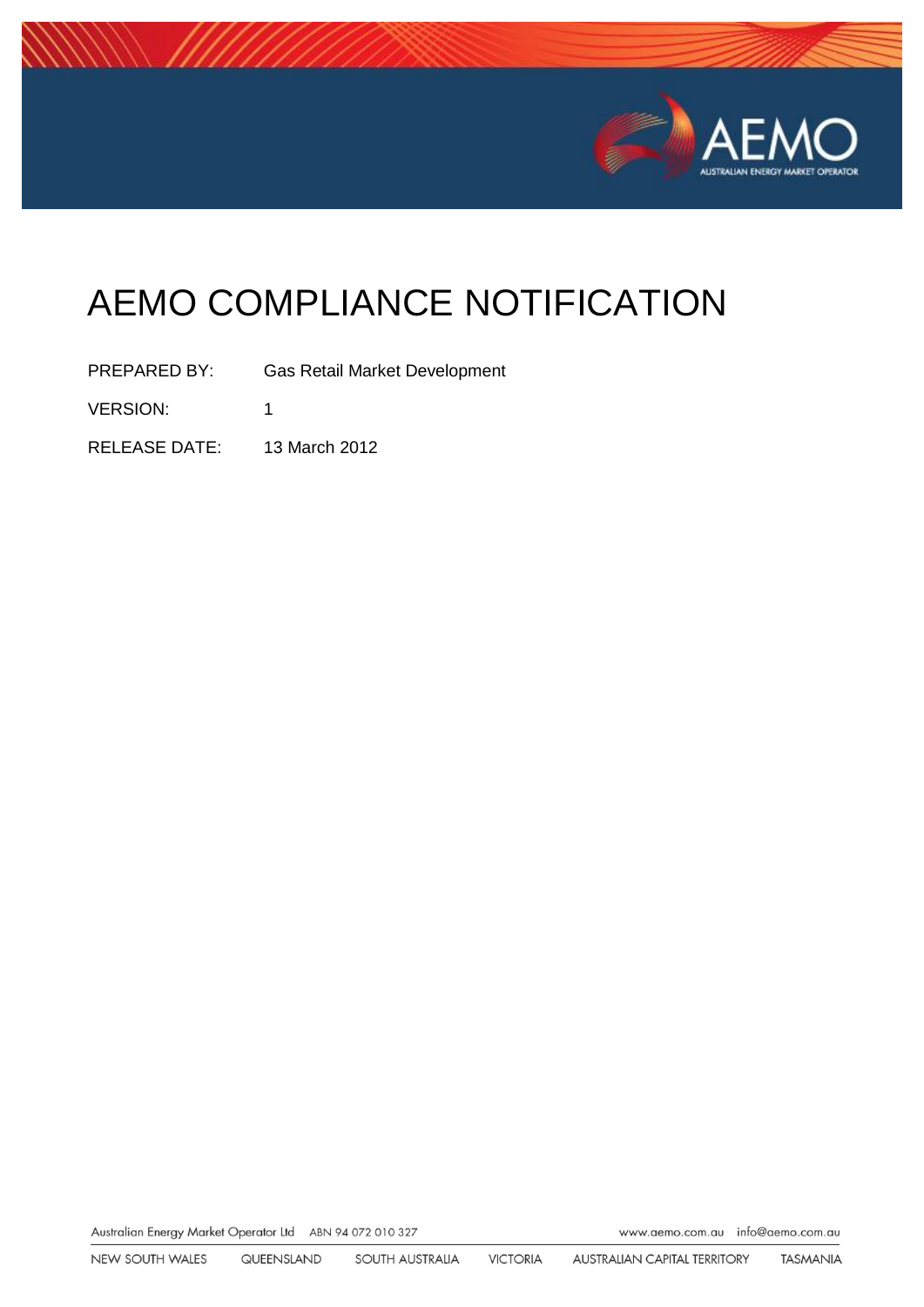

# **Retail Market Participation**

## **Introduction**

This document outlines apparent breaches of the National Gas Law (NGL) and the Retail Market Procedures (NSW and ACT) (RMP) by Visy Pulp and Paper Pty Ltd (Visy) concerning their participation in the NSW and ACT retail gas market. AEMO considers that Visy has committed apparent breaches of:

- (a)section 91LB(1) of the NGL which prohibits participation in a retail gas market unless registered or exempted by AEMO
- (b)clause 45.2 of the RMP which requires participants to use AEMO's Gas Retail Market Business System (GRMBS) in accordance with the Interface Control Document (ICD)

### **Circumstances of Apparent Breach**

#### **Background**

Visy operates a pulp and paper facility in Tumut NSW, the facility is a large user of gas. Prior to 2007 gas was supplied to the site by a retailer under the retail market managed by the Gas Market Company (GMC) a predecessor to AEMO. In 2007 the arrangement between Visy and its retailer ended and Visy made its own arrangements to purchase gas and transport it to its site. In 2007 Visy entered into correspondence with the GMC concerning its need to participate in the NSW and ACT retail gas market. For an unknown reason these discussions did not result in Visy becoming a participant in the market or being granted an exemption. As a result the retail market gas allocation associated with the site continued to be assigned to the original retailer.

In September 2011 a participant contacted AEMO indicating that they believed they had been incorrectly assigned responsibility for Visy's site and that they had ceased to supply gas to the site in 2007. The participant who had been removing the Visy gas allocations from their contract settlements since 2007 were now concerned that this could be an issue as they were updating their market systems and did not want the manual handling of the allocation to continue.

#### Section 91LB(1)

Section 91LB(1) of the NGL states:

*(1) A person must not participate in a regulated retail gas market in a registrable capacity unless registered (or exempted from registration) in accordance with the Rules.*

The registrable capacities are listed in Part 15A of the National Gas Rules (NGR), the relevant capacity is set out in rule 135AB(c):

- *(c) Registrable capacity: self contracting user* 
	- *A user or non- scheme pipeline user that:* 
		- *(i) is a party to a contract with a service provider for the provision of haulage services in New South Wales or the Australian Capital Territory (or both); and*
		- *(ii) is an end user; and*
		- *(iii) is not required to hold a supplier' s authorisation under the Gas Supply Act 1996 of New South Wales or a corresponding licence, approval or authorisation under the Utilities Act 2000 of the Australian Capital Territory.*

From the point that Visy ceased to be supplied by a retailer since 2007 and has been a party to a contract for haulage services in NSW with the operator of the Tumut Network Section and has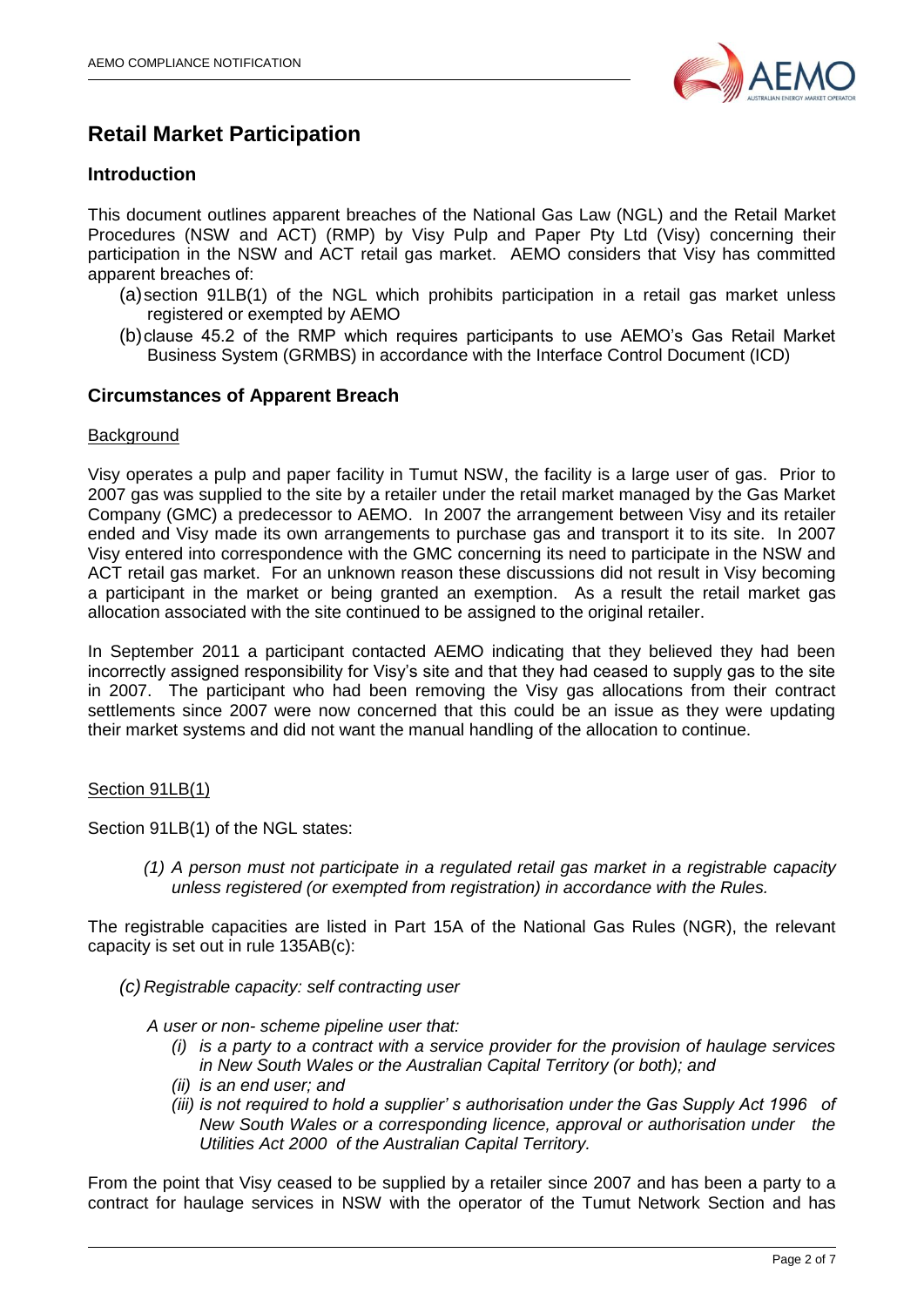

been an end user of gas. At no time has Visy been required to hold a suppliers authorisation as they do not supply gas to customers in NSW.

Rule 135AB(c) commenced on 1 July 2009, once Visy was made aware of the requirement, by AEMO, it took steps to rectify the situation and submitted a registration application on 10 January 2012 and was registered on 7 February 2012. Visy was not registered (or exempt) between 1 July 2009 and 6 February 2012.

Clause 45.2

Clause 45.2 of the RMP states:

#### *45.2 Interface Control Document*

- *(1) AEMO must publish and amend from time to time in accordance with the ordinary process for making Procedures under the Rules a document which sets out the technical steps that the market participant must take in order to supply data to, or interact with, the GRMBS ("Interface Control Document").*
- *(2) A market participant must connect and use the GRMBS in accordance with the version of the Interface Control Document supplied to the market participant by or on behalf of AEMO from time to time.*
- *(3) A market participant must supply appropriate and correct customer and other data to the GRMBS in accordance with the Interface Control Document and any reasonable direction by AEMO or a contractor.*
- *(4) In the event of any inconsistency between the provisions of these Procedures and the Interface Control Document, the inconsistency is to be resolved by giving precedence to these Procedures.*
- *(5) Until such time as AEMO amends the Interface Control Document under clause 45.2, the Interface Control Document established by the former gas retailer market operator in NSW and ACT is taken to be the Interface Control Document for the purposes of these Procedures.*

Clause 45.2 requires a participant to be able to connect to the GRMBS and to transmit data using it. Since becoming a participant Visy has not been able to do this, and it has indicated that it does not see a need to access the market system. AEMO has been aware of Visy's inability to communicate with the GRMBS and has indicated that AEMO proposes to amend the RMP to allow it to exempt participants, such as self contracting users, from the need to communicate with the GRMBS. AEMO has indicated that there is no need for Visy to be able to communicate with the GRMBS prior to this change being made, as it is highly likely that, as a self contracting user in a no balancing network section, they will qualify for an exemption and there is no compelling need for them to incur the costs of communicating with the GRMBS.

#### **AEMO Decision: Apparent Breach is Not Material**

AEMO is required to assess the materiality of breaches of the RMP and if it determines that the breach is material may direct a person suspected of a breach to take remedial action. AEMO is not required to undertake this assessment for breaches of the NGL and NGR but AEMO has provided some commentary on the impact of the apparent breach of section 91LB(1).

#### Section 91LB(1)

Under the NGL registration is generally a precondition for participating in a market and is a trigger for many of the obligations under the NGR and RMP, failure to register is therefore potentially a significant breach. However, in Visy's case the failure to register has had a very limited impact.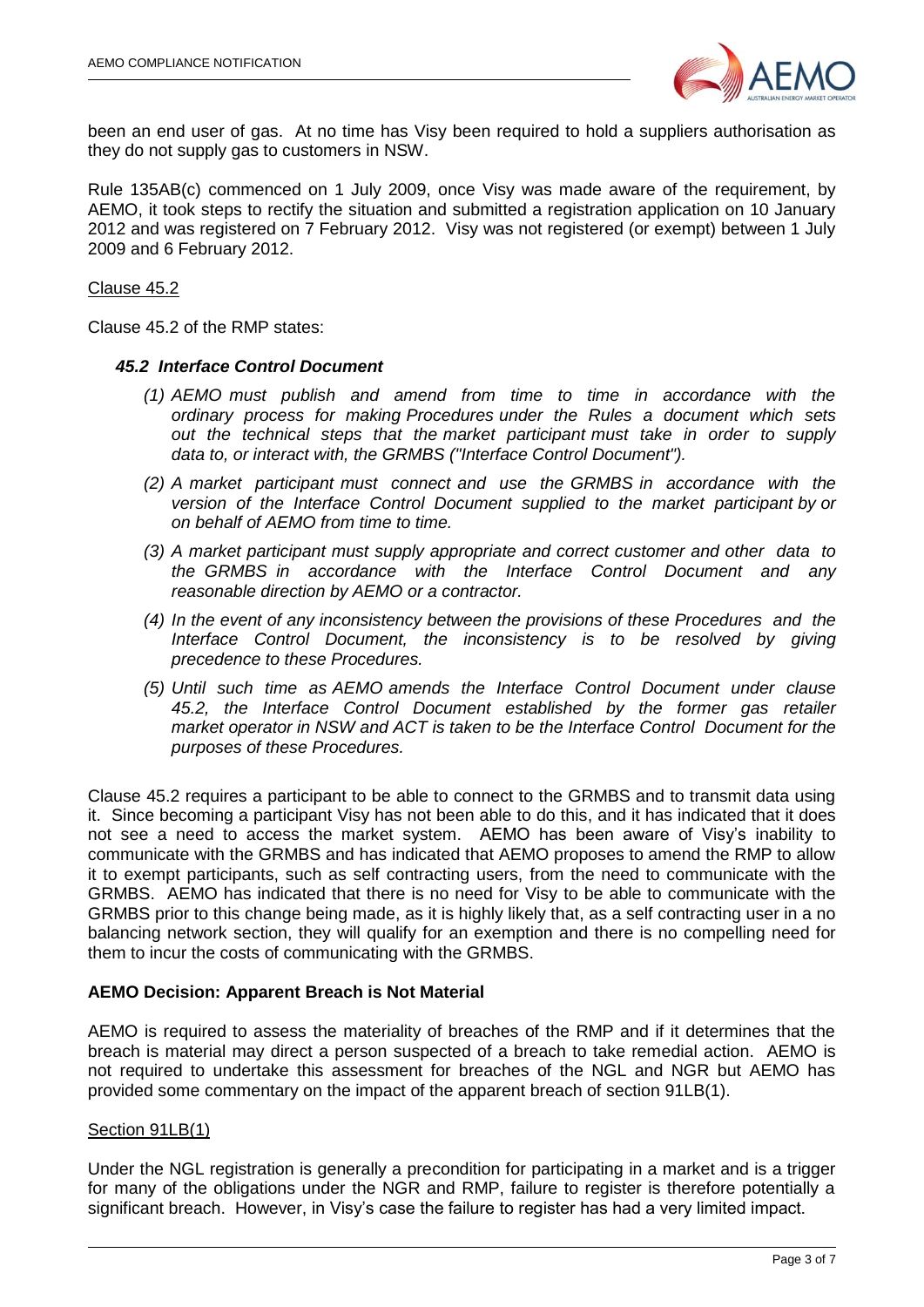

Visy's site is located in a no balancing network section where AEMO performs very few functions. As there are no balancing or wholesale market arrangements in Tumut, Visy's failure to register has no financial impact and has had no material impact on AEMO or participants market systems. The failure to register has had a small operational impact on the previous retailer who has continued to receive metering data for Visy's site. It should be noted that Visy has actively undertaken steps to become registered since being notified of the issue.

#### Clause 45.2

The GRMBS is central to the operation of the NSW and ACT retail market. Participants interact with it so they can send and receive communications within the market, which allow the market to function. However, as a self contracting user in a no balancing network section, Visy has very little need to interact with the GRMBS.

#### **Materiality**

Criterion 1: financial impact

Visy's site is located in a no balancing network areas without a regulated wholesale market as a result their failure to communicate with the GRMBS has no financial impact.

#### Criterion 2 and 3: system and operational impact

Visy has little need to interact with the GRMBS so there is little impact as a result of their failure to do so. The main impact is that the metering data for their site is not provided to them through GRMBS. This has had no impact on Visy's operation as they receive this data directly from the network operator under their network haulage agreement.

#### Criterion 4: Any other factors

AEMO is proposing to amend the RMP to permit it to grant exemption from the requirements of clause 45.2. Visy is highly likely to qualify for such an exemption at which point they would cease to be in breach.

#### Assessment:

Visy's failure to comply with clause 45.2 has had no significant impact on AEMO or other participants therefore AEMO considers that it is not material. AEMO anticipates that this breach will continue until amendments are made to the RMP to allow AEMO to exempt a participant from the requirements of clause 45.2.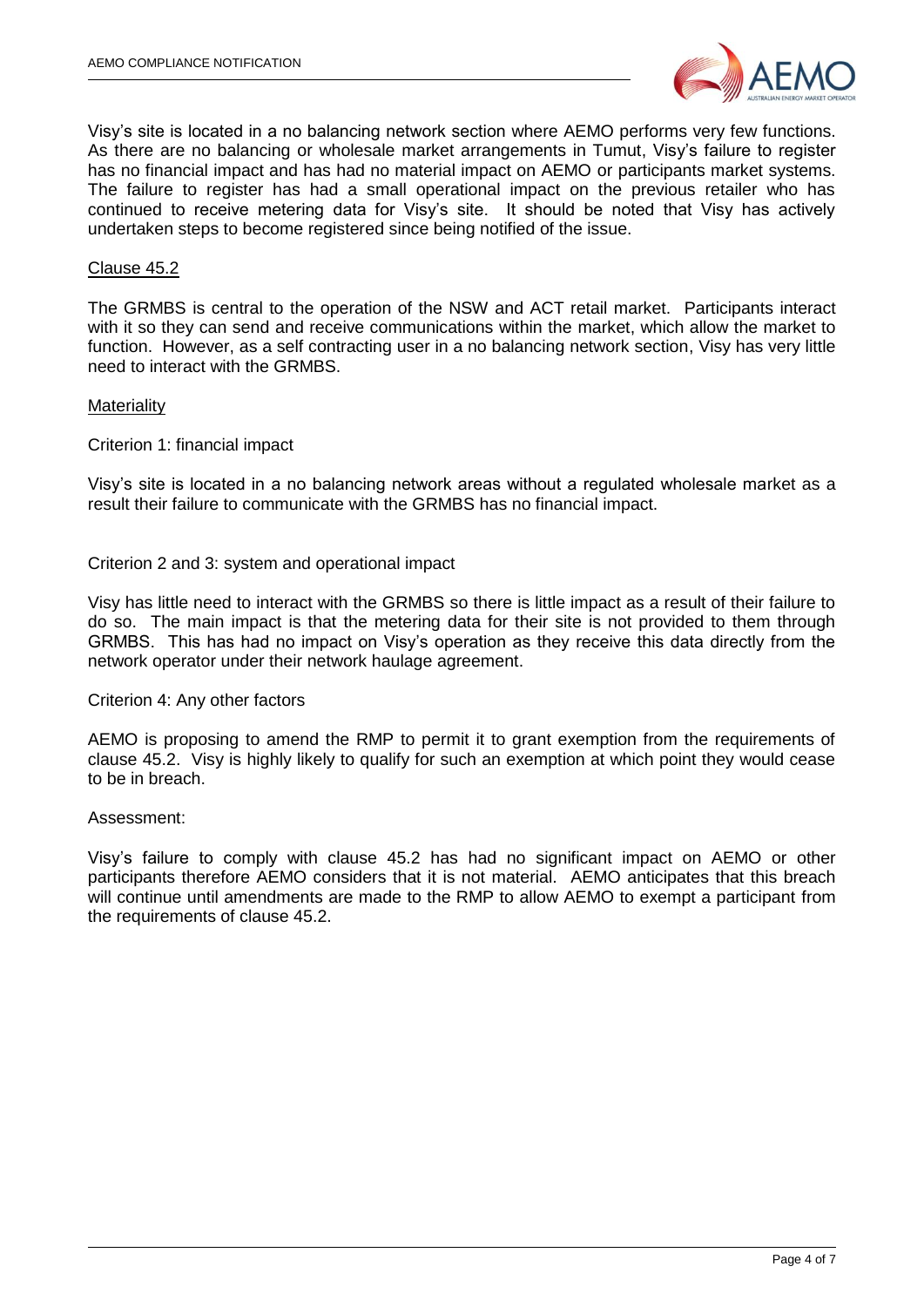

# **ATTACHMENT A: AEMO COMPLIANCE PROCESS**

# **Criteria AEMO will use in considering whether**

- **i. An incident is material; and**
- **ii. If the incident is material whether it should be referred to AER.**

#### Criteria to consider in assessing materiality of apparent breach

The following criteria will be used by AEMO in determining whether an apparent breach is material in nature:

- 1.Whether or not the apparent breach is likely to cause significant financial impact on either of the following:
	- a. Market Participants;
	- b. AEMO, including the Gas Retail Market Business System;
	- c. End use customers;
	- d. AEMO stakeholders.
- 2. Whether or not the apparent breach is likely to cause significant market system impact on either of the following:
	- a. Market Participants;
	- b. AEMO; including the Gas Retail Market Business System;
	- c. AEMO stakeholders.

3. Whether or not the apparent breach is likely to use significant operational impact on either of the following:

- a. Market Participants;
- b. AEMO; including the Gas Retail Market Business System;
- c. End use customers;
- d. AEMO stakeholders.

4. Any other factors considered relevant by AEMO.

#### Criteria to consider in referring a material apparent breach to AER

The checklist is the process AEMO will use to determine whether an apparent breach, if considered material, should be referred to the AER.

In determining whether or not a material apparent breach warrants referral to the AER, AEMO may have regard to the following matters:

- 1. Whether the complaint is frivolous or vexatious.
- 2. Whether the apparent breach has resulted in any costs being borne by AEMO (and therefore the market as a whole).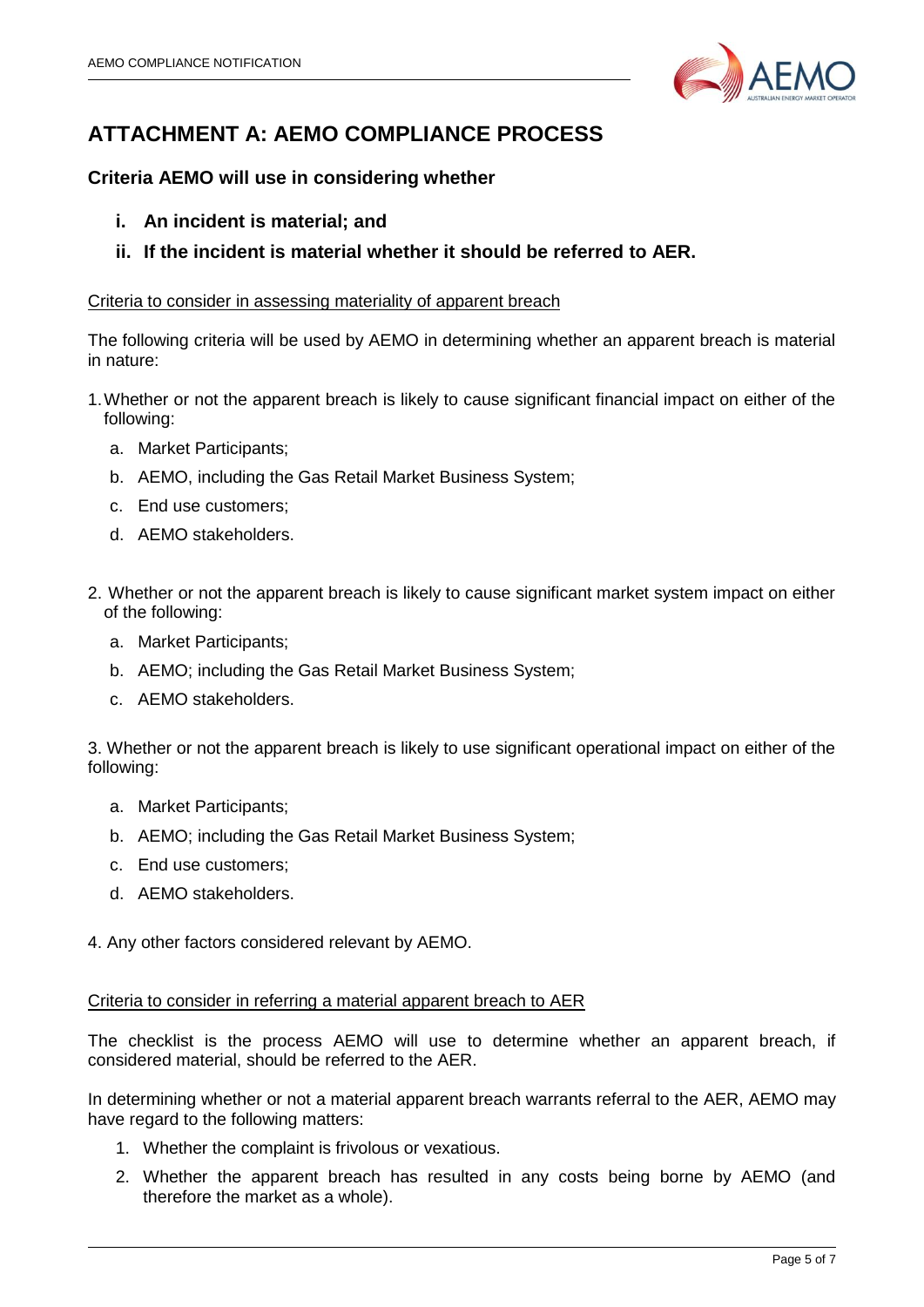

- 3. Whether or not the apparent breach appears to have arisen as a result of problems with the design/operation of the Procedures.
- 4. Whether the apparent breach by a Market Participant was caused by the conduct of AEMO.
- 5. Whether the apparent breach is an isolated event, or indicates a systemic problem with compliance.
- 6. Whether the apparent breach appears to have been made intentionally or maliciously.
- 7. Whether remedial action was taken by the Market Participant following discovery of the breach.
- 8. Whether the apparent breach has a potential anti-competitive effect.
- 9. Any other matters considered relevant by the AEMO.